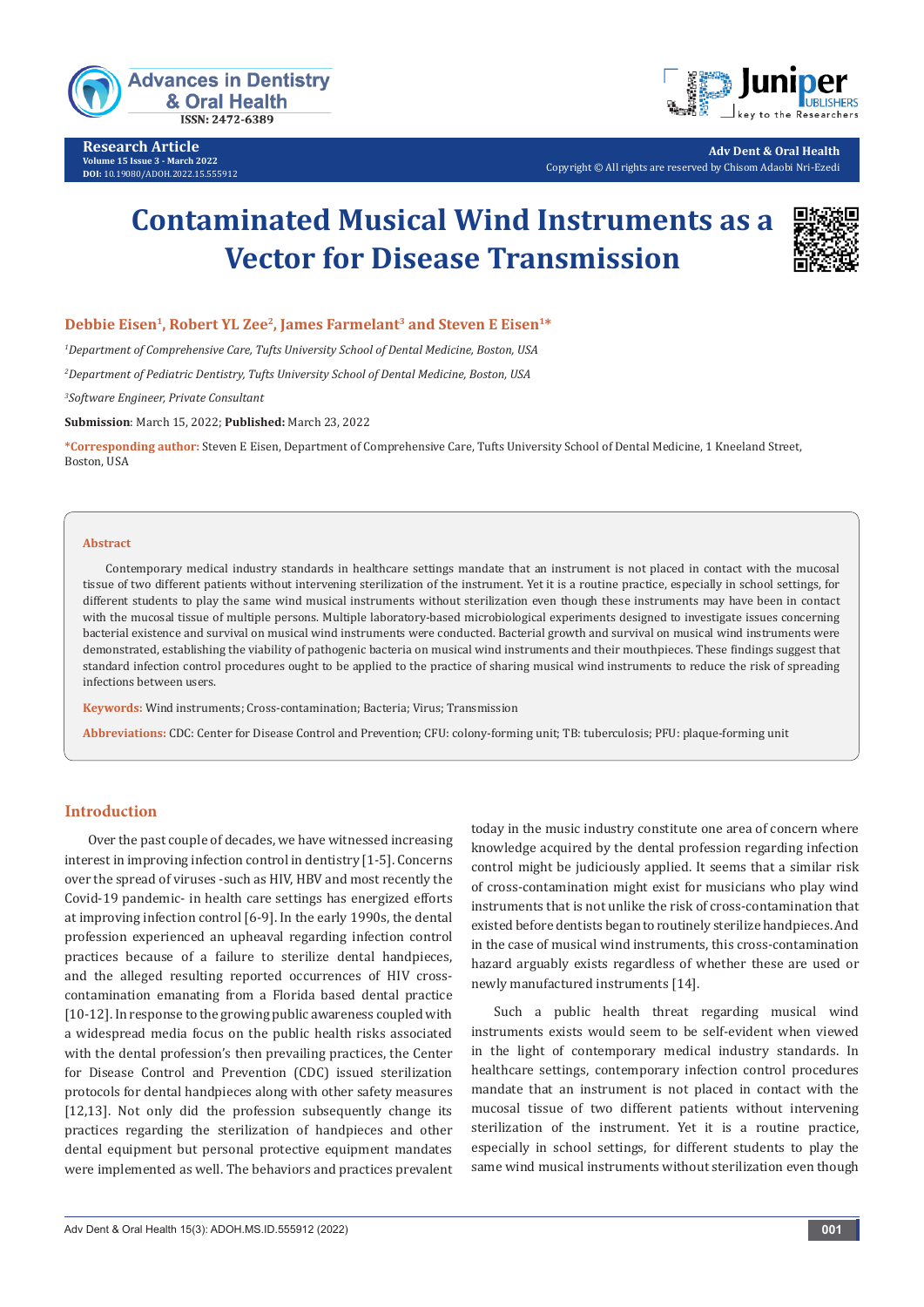these instruments may have been in contact with the mucosal tissue of multiple persons. In other words, we see in regard to the playing of musical wind instruments, practices which, if they had occurred in healthcare settings, would be the cause for concern if not outright condemnation and censure. If nothing else, this practice is inconsistent with the public health message relative to the sharing of personal items. What is even more surprising is that this health risk exists even for newly manufactured musical instruments. This is because it is a common industry practice for musical wind instruments to be played, in the interest of quality control, prior to their being shipped from the factory (many of which are now located in offshore manufacturing regions like China or Southeast Asia). Thus, even newly manufactured musical wind instruments may potentially be "used" in a microbiological sense, and so can place their users at risk.

There are also several other considerations that should be considered to inform our understanding of the public health risks associated with musical wind instruments. The use of wind musical instruments in public schools is an area of special concern because of the ways through which student musicians typically acquire their instruments. Students (or their parents) generally acquire their instruments either through school affiliated music dealers, or through local music retail stores. Both new and used instruments may be acquired either by outright purchase, or they may be obtained via "rent-to-buy" programs offered by school music dealers. The International Music Products Association has reported that in 2002, sales of "new" school based musical instruments were at 516.6 million dollars in the United States [15]. Applying an average sell price of approximately \$910.00, this suggests that about 567,000 new wind instruments were sold that year. School music dealers routinely indicate that they purchase new instruments to support approximately 50% of their annual requirements, while the other 50% are supported via recycled instruments returned from canceled "rent-to-buy" contracts. Therefore, each year there are approximately 1,134,000 school music students purchasing or renting new or used musical wind instruments [16].

We also know based on our own conversations with school music officials, that it is common practice for school districts to own musical instruments that are not commonly available from school music dealers, and that are often cost prohibitive for beginning music students to purchase. However, these instruments are required for properly balancing school bands and/or orchestra programs. Therefore, school music teachers will frequently recruit young musicians to play these instruments and offer them to the students from their school districts' inventories at little or no cost. At the end of the school musical season, these instruments will be returned to the schools and placed back in the school districts' inventories for use in the next school music season. The United States Department of Education reports that there are approximately 15,000 school districts in the United States [17]. If we conservatively estimate that each school district owns about 25 wind instruments, then this means that there are

about 375,000 used wind instruments held in inventory by school districts across the United States.

Therefore, looking at the school-based market for musical wind instruments, there are over 1.5 million musicians who each year receive a wind instrument that may be harmful to their health. And when we also take into account the consumer-to-consumer sale of musical wind instruments whether via the Internet (e.g. eBay) or through classified advertising in newspapers or merchandise "bargain hunter" guides and journals, we find over two million people every year in the United States whose health is being put at risk simply by acquiring and playing potentially contaminated musical wind instruments. Current privacy laws limit the ability of teachers and school administrators to know which students may be suffering from serious infections, but these same students might place fellow students at risk by transmitting their oral and pulmonary microbiological flora via wind musical instruments. Simply based on scientific principles, it appears that the manner in which musical wind instruments are conveyed from one student to the next pose special risks for the transmission of infectious diseases.

## **Materials, Methods and Results**

We describe a series of investigations that we performed over an extended period of several years whose results demonstrated that musical wind instruments can indeed function as a vector for the transmission of infectious diseases, and thus constitute a potentially major public health threat. These studies were multiple laboratory-based microbiological experiments designed to investigate issues concerning bacterial existence and survival on musical wind instruments. The first such experiments were performed in October 1999 at the Laboratory Services, Division of Andersen Products in Haw River, North Carolina. We gathered twelve pieces of used musical wind instruments gathered from a local public-school district's inventory and submitted them to Andersen Products. Andersen Products tested these items to determine the total aerobic bioburden present in them. The report issued by Andersen indicated that the colony-forming unit (CFU) counts on those instruments ranged from a low of 2 to a high of 13,568 [15].

The organisms identified included:

- **i.** *Sporosarcina*
- **ii.** *Staphylococcus epidermis*
- **iii.** *Micrococcus kristinae*
- **iv.** *Planococcus*
- **v.** *Staphylococcus caseolyticus*
- **vi.** *Micrococcus lylae*
- **vii.** *Azotobacter*
- **viii.** *Acetobacter*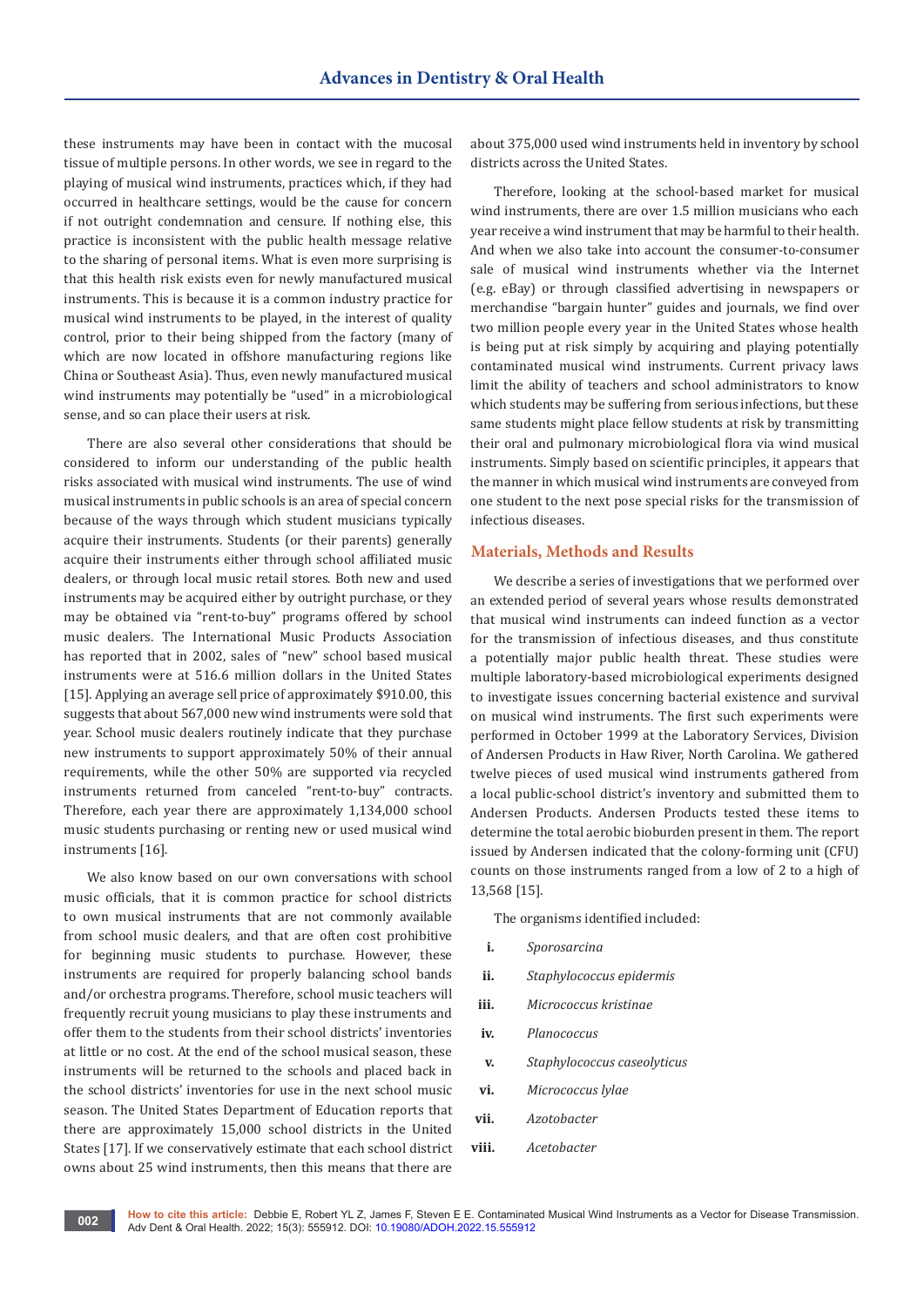After receiving these results, it was decided that it would be prudent to conduct a further investigation of the bioburden associated with used musical wind instruments. To this end, we purchased sixteen musical wind instruments, of which thirteen were used and three were new, along with fifteen mouthpieces from a school music dealer in the greater Boston area. In December 2002, these instruments were submitted to AppTec Laboratory Services in Marietta, Georgia for bioburden testing. From these instruments, AppTec recovered CFU counts ranging from a low of 50 to a high of 4,300,000 [18]. AppTec also found that the mouthpieces had CFU counts ranging from a low of <30 to a high of 78,410. In February of 2003, three of these instruments plus one mouthpiece was sub-cultured and submitted to Acculab for organism identification. The following organisms were identified on these items:

- **i.** *Methylobacterium extorquens*
- **ii.** *Kocuria species*
- **iii.** *Unidentifiable yeast*
- **iv.** *Rhodotorula muciloaginosa*
- **v.** *Microbacterium arborescens*
- **vi.** *Crytococcus laurentii*
- **vii.** *Spingomonas species*

The studies described above demonstrate that bacteria can grow and survive on musical wind instruments, but they do not establish the viability of pathogenic bacteria on musical wind instruments and their mouthpieces. To investigate the viability of pathogens on musical wind instruments we had additional laboratory testing performed. In February of 2000, the Laboratory Services Division of Andersen Products in Haw River, North Carolina inoculated four wind instruments mouthpieces with four different pathogens (*Echerisa coli*, *Streptococcus pnuemonae*, *Pseudomonas aeruginosa*, *Staphylococcus aureus*) and then stored them in a sealed humid atmosphere for seven days. The pathogens were recovered and enumerated. The findings indicated that CFU count of three of the four pathogens grew by 62% or more, and that the CFU count of one pathogen dropped by approximately 98%. The fact that all four pathogens were still present on the mouthpieces after seven days encouraged us to have additional testing performed regarding the survival kinetics of pathogens on musical wind instruments. For this investigation we engaged in December of 2002, AppTec Laboratory Services to study the survival kinetics of pathogens utilizing sixteen musical wind instruments and fifteen mouthpieces that had been used in the earlier previously cited bioburden study.

Ten of these instruments and nine of these mouthpieces were inoculated with a bacterial cocktail containing one million CFU each of *Staphylococcus aureus*, *Streptococcus mutans*, *Candida albicans*, *Moraxella catarrhalis* (*meningitis surrogate*), and *Mycobacterium szulgai* [*tuberculosis* (TB) surrogate], which were

then sealed in their cases and stored at room temperature. A set of four instruments and three mouthpieces were recovered on day 7, three instruments and three mouthpieces were recovered on day 14, and three instruments and three mouthpieces were recovered on day 21. The reports issued by AppTec on these recoveries indicate that of the 95 opportunities for infection to be present (5 pathogens across 10 instruments and 9 mouthpieces); a pathogen was still alive in 32% of these opportunities. When viewed by date of recovery the "infected" percentages were 31% of day 7 opportunities, 37% of day 14 opportunities, and 27% of day 21 opportunities. Of note, while this test was designed to have a duration of twenty-one days, and the fact that there was a 27% infection on day 21 suggests that these pathogens are likely to survive for periods of time in excess of 21 days.

The two pathogen survival studies performed by Andersen Products and AppTec Laboratory Services support the commonsense notion that pathogenic bacteria will survive and potentially thrive on a musical instrument that has been infected by a sick owner. We know from the tests described previously that pathogens have a 21-day survival rate but by virtue of unplanned laboratory results we also know that the *Mycobacterium szulgai*  (TB surrogate) pathogen can survive on a musical instrument for over five months. When AppTec used three of the instruments and two mouthpieces from the December 2002 AppTec survival kinetic study as an untouched control group for a June 2003 experiment for us, enumeration testing discovered that the *Mycobacterium szulgai* was still present on two of the instruments more than five months after it had been inoculated. For our most recent investigation, we obtained 17 instruments from various sources. These instruments included both woodwinds and brass: Trumpets, French horns, clarinets, saxophones. We tested three different locations on each instrument with the locations being selected on the basis of their having a high chance of contact with saliva. Most locations were the mouthpiece, spit valve, or bell horn of the instrument.

Therefore, we had initially 51 different samples (17\*3=51). The samples were first inoculated on Tryptic Soy Agar with 5% Sheep's Blood (TSA plate). TSA plates allow the growth of a variety of bacteria. Sheep's blood incorporated in the plates allows for detection of bacteria that can hemolyze red blood cells (characteristic of some Streptococcal species). Viable bacterial colonies or plaque-forming units (PFU) were then re-streaked on sterile TSA plates twice in order to obtain pure colonies. Samples that did contain growth after two rounds of isolation were discarded. Therefore, we now had 15 samples of bacteria that we were trying to identify. All the samples were then grown on a Mannitol Salt Agar (MSA) plate. MSA plates contain a high amount of salt, therefore discouraging the growth of a variety of bacteria except Staphylococcal species, which can grow in these high salt conditions. Additionally, mannitol is a carbohydrate that can be fermented by *Staphylococcal aureus*. This can be confirmed on these media plates by the media turning from a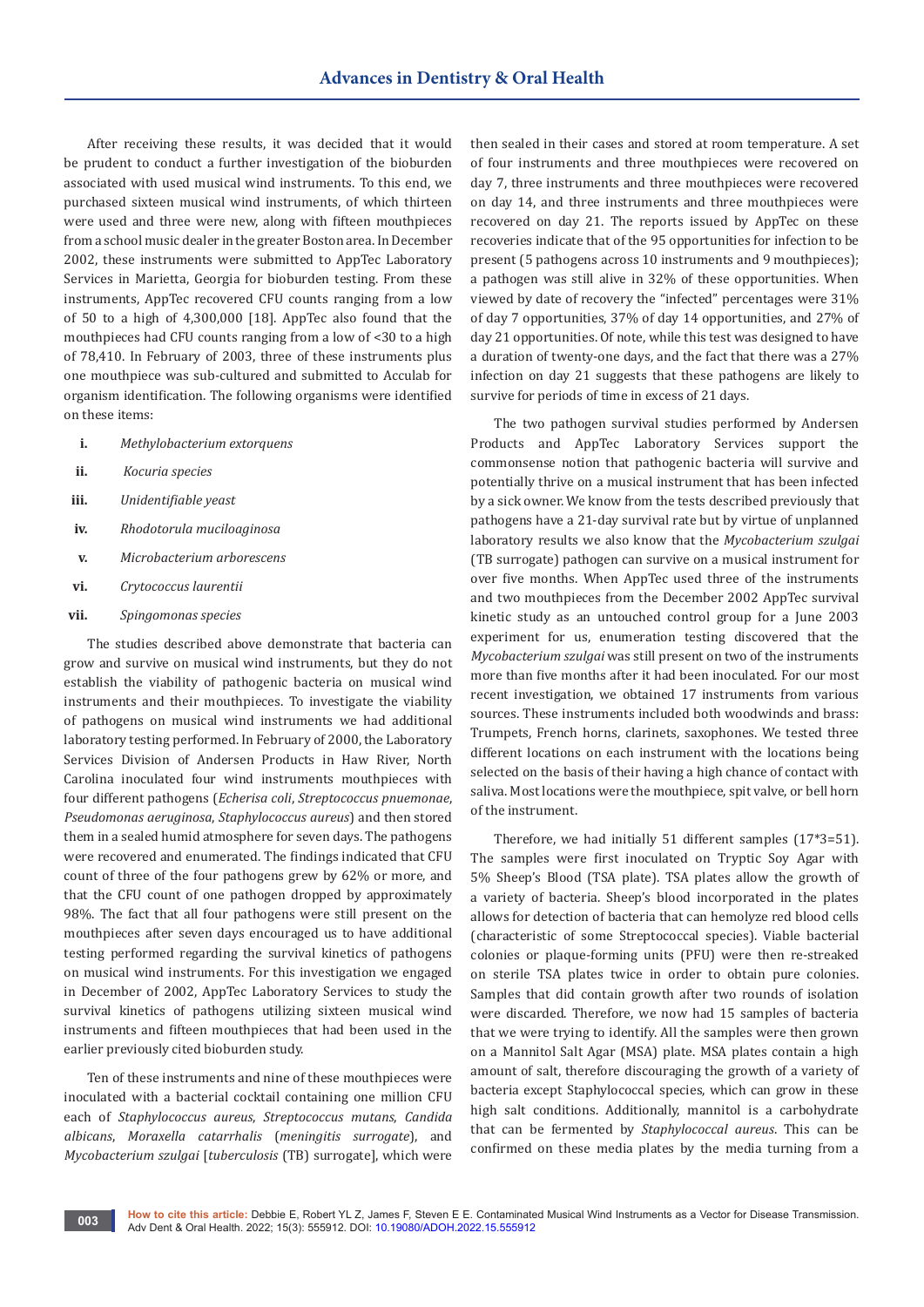red to a yellow color due to the acidic conditions associated with fermented mannitol. Out of our 15 samples: four samples were tentatively identified as *Staph aureus*, one sample may have been a Staphylococcal species, but possibly not *S. aureus*. The last 10 had either no growth or very slight growth indicating that they were probably not Staphylococcal bacteria. Further testing will attempt to identify the additional 10 bacteria and confirm the hypothesis that we had isolated at least 5 samples of Staphylococcal bacteria.

# **Discussion**

The microbiological data from the studies described above demonstrate that harmful pathogens can survive and even thrive on musical wind instruments for extended periods of time. This data may not seem sufficient to prove conclusively that musical wind instruments constitute a threat to public health. However, there are also some recent studies that do seem to demonstrate that musical wind instruments can indeed be a source of infection to their users. A case report [19] describes an investigation by SINTEF research scientist Catrine Ahlén of a patient who had played various brass instruments (i.e. trombone and cornet) in the same band since she was nine years old and at the age of fifteen, started playing baritone horn. A short time later, she was diagnosed with her first incidence of pneumonia. After this, she continued to experience frequent recurrence of pneumonia throughout a two-year period. Microbiological surveys of sputum and from the inside of the instrument showed very similar pictures as to microbial flora with a dominance of a multi-drug resistant Chryseobacterium population. Antibiotic treatment with a novel 15-member macrolid – Azithromycin cured her in short time, and she did not suffer any subsequent respiratory diseases whatsoever. Metzger et al. [20,21] report a case where a man was diagnosed of having nonspecific interstitial pneumonia. A computed tomography (CT) scan showed mosaic ground-glass opacities in the ventilated parts of the lung, the centrolobular predominance of inflammation on the lung sections, and the presence of a lymphocytic alveolitis at bronchoalveolar lavage (BAL) indicative of a hypersensitivity pneumonitis. He was found to be a white-collar worker.

There was no evidence that he had any contact with pets, birds, drugs, or molds at home, but he was found to have played the saxophone as a hobby. Upon examination, the instrument was found to have two molds, *Ulocladium botrytis* and *Phoma sp*., while the patient, in turn, was found to have precipitating antibodies to these molds in his serum. An additional study has confirmed the frequent colonization of saxophones with potentially pathogenic molds, such as *Fusarium sp*, *Penicillium sp*, and *Cladosporium sp*. [22]. A somewhat similar case [23] has been reported of pneumotitis in a trombone player. Likewise, our findings are consistent with those of Marshall & Levy [24], who found when testing wind instruments played less than three days, prior to testing, bore typical mouth flora, while the bacteria recovered after 72 hours following play would consist of normal environmental flora. It was also found that when testing for the survival of potentially pathogenic bacteria (*Staphylococcus*, Streptococcus, Moraxella, Escherichia coli and attenuated Mycobacterium *tuberculosis*) when applied to reeds or following simulated 'play' of a clarinet, that all species would survive for a maximum of 24- 48 h on reeds, except Mycobacterium, which persisted through 13 days. And similar findings have also been reported by Glass et al. [25]. More recently, Holly Drover has conducted a study at the University of Nottingham, where she found that for members of the university's orchestra, who played wind instruments, there was an incidence of 62 chest infections per 1,000 people per year; this compares to 49-54 per 1,000 within the general population [26].

### **Conclusions**

Our present findings combined with recent case reports indicate that the microbes that colonize wind instruments can indeed pose a significant health risk to some users of these instruments. Such users in turn might pose a somewhat elevated risk of spreading pulmonary infections to dental office personnel, insomuch as the performance of dental procedures on such patients might cause the generation of aerosols that might transmit infectious microbes in the office. At the same time, our own studies as reported here demonstrate that cross-contamination is a real risk in regard to wind instruments. Therefore, these case reports, taken in combination with our own findings, provide more than ample justification for the application of standard infection control procedures, including sterilization, to the use of musical wind instruments in public school settings.

#### **References**

- 1. [Molinari JA \(2003\) Infection control: Its evolution to the current](https://pubmed.ncbi.nlm.nih.gov/12785491/)  [standard precautions. JADA 134\(5\): 569-574.](https://pubmed.ncbi.nlm.nih.gov/12785491/)
- 2. Molinari JA (2003) The evolution of standard precautions. Compend Contin Educ Dent 24: 190-192.
- 3. (2003) Centers for Disease Prevention and Control. Guidelines for infection control in dental health-care settings-2003. MMWR Morb Mortal Wkly Rep 52(No. RR-17): 1-66.
- 4. (1992) Infection control recommendations for the dental office and the dental laboratory. American Dental Association t p. 1-8.
- 5. [Miller CH \(1992\) Sterilization and disinfection: What every dentist](https://pubmed.ncbi.nlm.nih.gov/1545058/)  [needs to know. JADA 123\(3\): 46-53.](https://pubmed.ncbi.nlm.nih.gov/1545058/)
- 6. Molinari JA (2005) Centers for Disease Control and Prevention. Updated CDC infection control guidelines for dental health care settings: 1 year later. Compend Contin Educ Dent 26: 192-196.
- 7. (1989) Centers for Disease Control and Prevention: Guidelines for prevention and transmission of HIV and HBV to health care and public safety workers. MMWR 38: 1-37.
- 8. (1991) Centers for Disease Control and Prevention: Recommendations for preventing transmission of the human immunodeficiency virus and the hepatitis B virus during exposure prone invasive procedures. MMWR LIO(RR-8): 1-5.